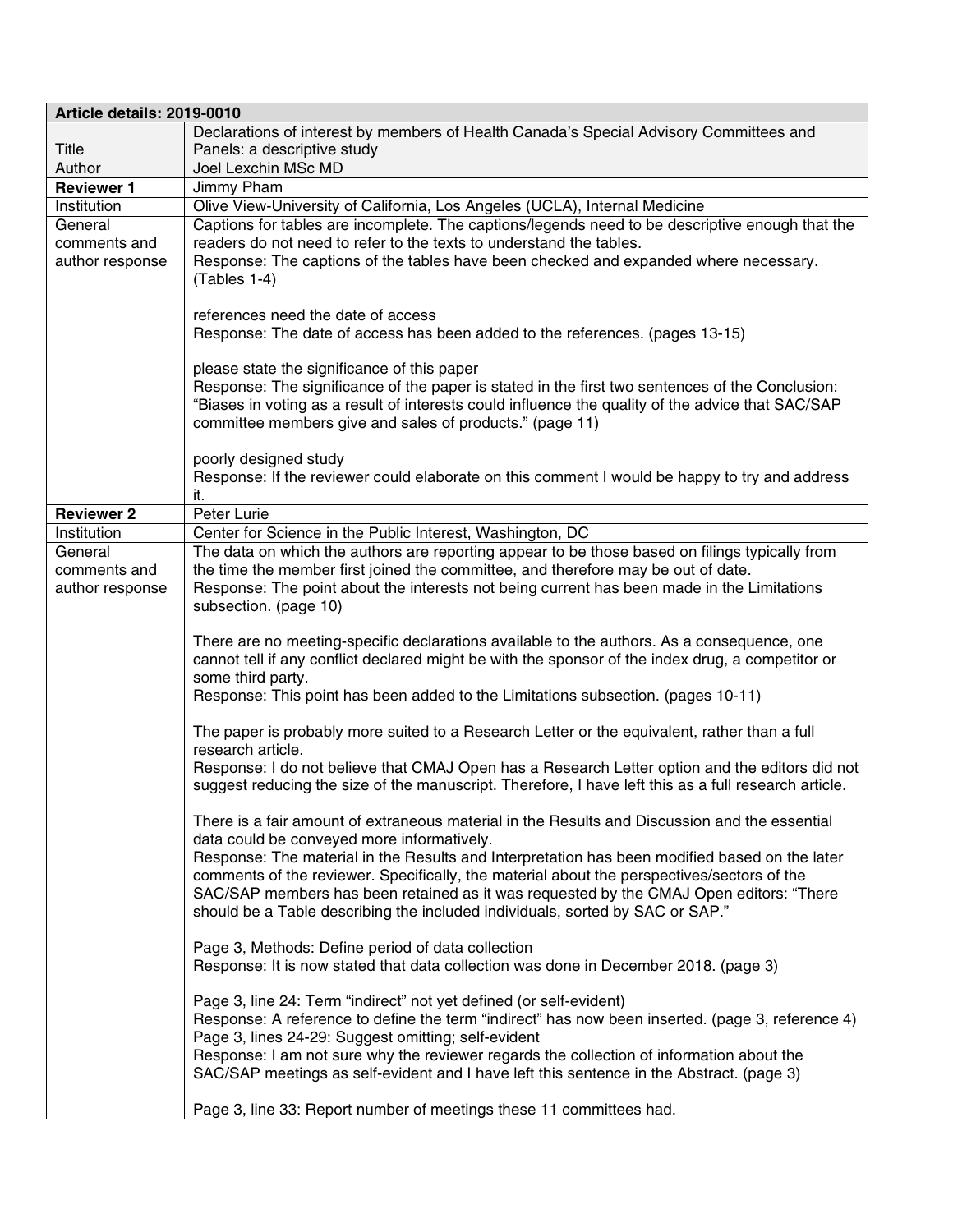| Response: The number of meetings has been added. (page 3)                                                                                                                                                                                                                                                                                              |
|--------------------------------------------------------------------------------------------------------------------------------------------------------------------------------------------------------------------------------------------------------------------------------------------------------------------------------------------------------|
| Page 3, line 35: Report number of indirect and intellectual conflicts here, too<br>Response: The number of indirect financial interests and intellectual interests has been added.<br>(page 3)                                                                                                                                                         |
| Page 3, line 54: Add "Due to lack of available data on voting records," to sentence beginning<br>with "It"                                                                                                                                                                                                                                             |
| Response: The phrase has been added. (page 3)                                                                                                                                                                                                                                                                                                          |
| Page 4, lines 10-20: More useful than quotes describing the SACs/SAPs would be a more user-<br>friendly description. I took it that SACs are more about policy, while SAPs are more technical, but<br>you want to make that distinction clearer. In general, the paper seems under- analyzed with<br>respect to any differences between SACs and SAPs. |
| Response: the committees and panels made clearer. Since the same general criteria are used to<br>appoint members of committees and panels I believe that the analysis should be based on the<br>total membership of committees and panels. (page 4)                                                                                                    |
| Page 4, line 35: Cite definition of "direct financial interest" or reference Table 1; same for indirect<br>(especially) and intellectual at lines 47-9<br>Response: A reference (4) has been inserted for the definitions of direct & indirect financial                                                                                               |
| interests and intellectual interests. (page 4)                                                                                                                                                                                                                                                                                                         |
| Pages 4-5: Since you weren't able to assess voting patterns (and this must have been clear very<br>early on in the study), would not list this as an objective, but mention in the Discussion.                                                                                                                                                         |
| Response: I disagree with this suggestion. The objective was still to look at the association<br>between interests and voting pattern. The fact that it was not possible does not disqualify it as an<br>objective. (page 5)                                                                                                                           |
| Page 5, line 25: The "types" of conflict have not been defined (and need to be in the text)<br>Response: The four types of conflicts are now listed. (page 5)                                                                                                                                                                                          |
| Page 5, line 42: List the four categories followed by a parenthetical reference to Table 1<br>Add "by an author" after "SAC/SAP" to contextualize the reference to "A second person" in line<br>49                                                                                                                                                     |
| Response: The four categories have already been listed as per the response immediately above.<br>The phrase "by the author" has been added. (page 5)                                                                                                                                                                                                   |
| Page 5, lines 42-49: No need to list all this information extracted if you don't actually report on it<br>Response: The "name of chair" and "date of terms of reference" have been deleted. The rest of<br>the information extracted is relevant to the analysis and has been left in. (page 5)                                                        |
| Page 6, line 40: Are old members' data taken down? Were the authors able to identify any<br>members whose data was missing?<br>Response: This information is already in the manuscript in the Results: "Health Canada does not                                                                                                                         |
| provide a list of the membership of these inactive committees and panels." (page 7)                                                                                                                                                                                                                                                                    |
| Page 6, lines 45-52: The information about inactive panels is not really relevant and could be<br>omitted.                                                                                                                                                                                                                                             |
| Response: I believe that this information is relevant as it means that the composition of the<br>majority of committees and panels cannot be determined. This lack of data is mentioned in the<br>Limitations subsection. (page 10)                                                                                                                    |
| Page 6, lines 52-56: It appears that the data are from enrollment and may not be up to date. This<br>is a limitation that must be acknowledged.<br>Response: This is now acknowledged in the Limitations subsection. (page 10)                                                                                                                         |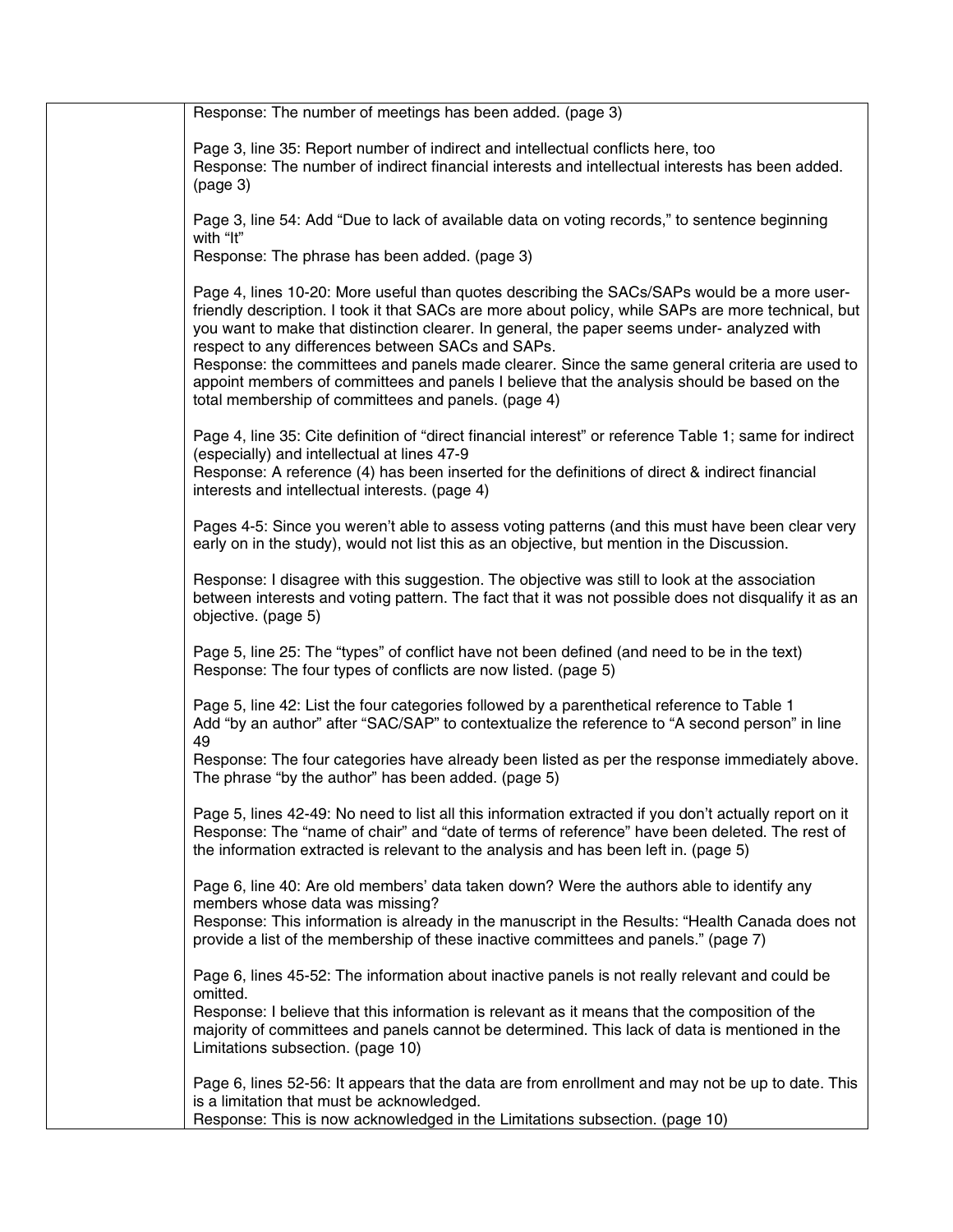| Page 7, line 8: From how many individuals had these 12 conflicts?<br>Response: It is made clear that there were 12 individuals this this conflict. (page 7)                                                                                                                                                                                                                                                                                                                                                                                                                                                                                                                                                                                                                                               |
|-----------------------------------------------------------------------------------------------------------------------------------------------------------------------------------------------------------------------------------------------------------------------------------------------------------------------------------------------------------------------------------------------------------------------------------------------------------------------------------------------------------------------------------------------------------------------------------------------------------------------------------------------------------------------------------------------------------------------------------------------------------------------------------------------------------|
| Page 7, line 8: Would insert "5/11 SAC/SAPs had at least one member with a direct COI." In<br>general, would report results as 1. % of SAC/SAPs with at least one member with COI and 2. the<br>% of all members that have a COI. Those are the two most compelling measures. Whether there<br>is a majority is secondary (and less precise). Would rewrite from here through line 27<br>accordingly.                                                                                                                                                                                                                                                                                                                                                                                                     |
| Response: The Results section has been rewritten, focusing on the overall number of individuals<br>from the different perspectives/sectors and the distribution of their interests and then on the<br>number with different interests on SACs/SAPs and finally on the recommendations from the<br>SACs/SAPs. Table 2 (previously table 3) shows the distribution of individuals from different<br>perspectives/sectors and the distribution of their interests. (page 7)                                                                                                                                                                                                                                                                                                                                  |
| Page 7, line 10: Given small numbers would not report COI %s (much less with a significant<br>digit); just n's.<br>Response: Only numbers are now reported. (page 7)                                                                                                                                                                                                                                                                                                                                                                                                                                                                                                                                                                                                                                      |
| Page 7, lines 33-40: Why is this the only section broken down by SAC/SAP? Much more<br>interesting would be that breakdown for the COIs. This is a significant omission.<br>Response: The data has been reanalyzed as recommended by the reviewer and table 3 (now<br>table $2$ – see above) has been changed to reflect this new analysis. (page 7 & Table 2)                                                                                                                                                                                                                                                                                                                                                                                                                                            |
| Page 7, line 38: Re-word sentence beginning with "Declarations" as follows: "Twenty-six out of<br>46 members listed academia alone or academia with an additional sector, and 10 listed health<br>professional."                                                                                                                                                                                                                                                                                                                                                                                                                                                                                                                                                                                          |
| Response: The data has been reanalyzed as recommended by the reviewer and this sentence<br>has been deleted. (page 7)                                                                                                                                                                                                                                                                                                                                                                                                                                                                                                                                                                                                                                                                                     |
| Page 7, lines 56-59: This content is repetitive and already stated in Methods<br>Response: This material has been deleted.                                                                                                                                                                                                                                                                                                                                                                                                                                                                                                                                                                                                                                                                                |
| Page 8, lines 3-8: Belongs in Methods<br>Response: This material is not discussed in the Interpretation and has been deleted.                                                                                                                                                                                                                                                                                                                                                                                                                                                                                                                                                                                                                                                                             |
| Page 8, line 12: Over what time period is this? This material should appear earlier in the<br>Results.<br>Response: The dates have been added. (page 8)                                                                                                                                                                                                                                                                                                                                                                                                                                                                                                                                                                                                                                                   |
| Page 8, lines 24-26: Replace "not recorded" with "not publicly disclosed."<br>Response: This sentence has now been deleted.                                                                                                                                                                                                                                                                                                                                                                                                                                                                                                                                                                                                                                                                               |
| Page 9, lines 1-20: Most of this has already been stated.<br>Response: This section has been significantly shortened. (pages 8-9)                                                                                                                                                                                                                                                                                                                                                                                                                                                                                                                                                                                                                                                                         |
| Page 9, lines 24-26: I'm not sure I agree that Health Canada is implicitly equating the importance<br>of financial and intellectual interests. I think it would be more accurate to state "Health Canada"<br>seems to be suggesting the substantial importance of both types". The material that follows on<br>this point (lines 24-60) seems disproportionate. One thing omitted from that discussion, though,<br>is that financial COIs are quantifiable and so easier to police than intellectual conflicts.<br>Response: The wording of the initial sentence has been changed in line with the reviewer's<br>suggestion. The rest of the material on lines 24-60 has been substantially reduced but I have<br>added a point about financial interests being easier to document and regulate. (page 9) |
| Page 9, lines 54-59: This statement may not be accurate if taking into account financial interests<br>related to competitors                                                                                                                                                                                                                                                                                                                                                                                                                                                                                                                                                                                                                                                                              |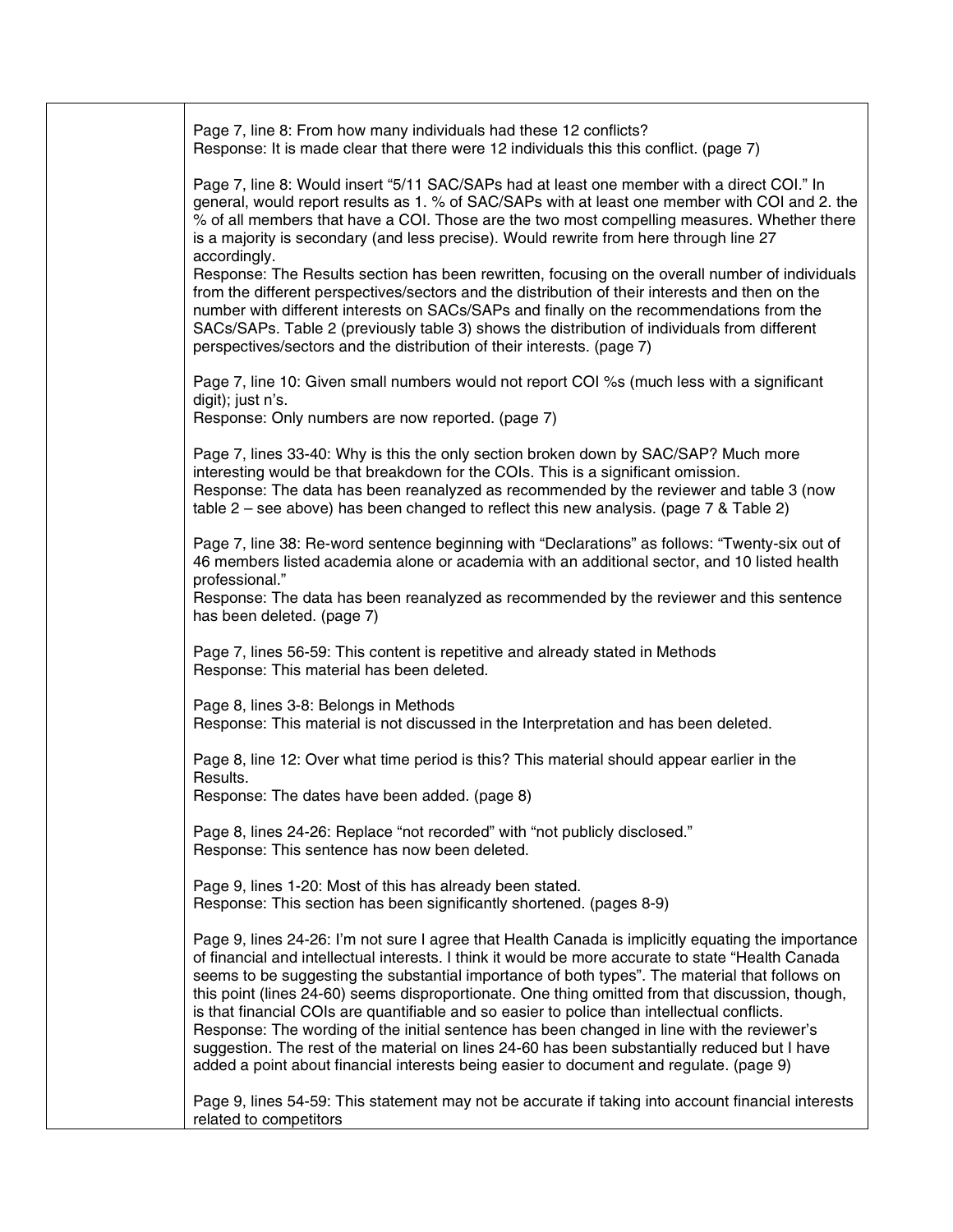| Response: This material has been deleted.                                                                                                                                                                                                                                                                                                                                                                                                                                                                 |
|-----------------------------------------------------------------------------------------------------------------------------------------------------------------------------------------------------------------------------------------------------------------------------------------------------------------------------------------------------------------------------------------------------------------------------------------------------------------------------------------------------------|
|                                                                                                                                                                                                                                                                                                                                                                                                                                                                                                           |
| Page 10, line 17: Substitute "votes" for "pro-sponsor bias."<br>Response: "Bias" has been replaced by "votes". (page 9)                                                                                                                                                                                                                                                                                                                                                                                   |
| Page 10, lines 21-59: Consider whether this paragraph belongs in the introduction. If the article<br>is shortened, much of this can be omitted.                                                                                                                                                                                                                                                                                                                                                           |
| Response: The material in this paragraph was added in response to the editors request: "What<br>are the standards for declarations? What is done in other countries and how does this compare<br>with what is done in Canada? What is done in other agencies in Canada (such as CADTH) and<br>how does this compare?" (pages 9-10)                                                                                                                                                                        |
| Page 10, line 31: The number of FDA waivers has not been increasing (and is in fact very low);<br>this is a very old reference. See instead here:<br>https://www.fda.gov/downloads/AdvisoryCommittees/AboutAdvisoryCommittees/UCM545110.pdf<br>Response: The sentence about the number of waivers increasing has been deleted.                                                                                                                                                                            |
| Page 10, line 33: Most importantly, the data detailed in the U.S. are available for each meeting,<br>not simply at enrollment (and thus, effectively, merely for each committee).<br>Response: This point has been added. (page 10)                                                                                                                                                                                                                                                                       |
| Page 11, line 15: You have done a study of active committees, and I don't think the omission of<br>inactive ones, particularly if they have been inactive for years, is really a limitation.<br>Response: I think that it is important to point out that data on all of the previous committees and<br>panels cannot be analyzed and have left this section in.                                                                                                                                           |
| Page 11, lines 10-26: Additional limitation is lack of sufficient data to perform statistical analyses<br>beyond descriptive ones<br>Response: This point is made in the Conclusion. (page 12)                                                                                                                                                                                                                                                                                                            |
| Page 11, lines 30-40: Not really a limitation. You can just say in the methods that you have done<br>this and why.<br>Response: The CMAJ editors asked why the data about indirect financial and intellectual<br>interests were combined and this sentence in the Limitations subsection is part of the rationale<br>for that decision: "No rationale was given for combining the three types of indirect financial<br>interests into one category. Similarly, for the intellectual interests." (page 11) |
| Page 12, line 1: I do not believe the IOM committee said anything about AC COI.<br>Response: I have now made the point that the IOM recommendations were about guideline<br>panels. (page 11)                                                                                                                                                                                                                                                                                                             |
| Page 12, lines 40-45: Does Health Canada not produce a transcript from which these voting data<br>could be abstracted? That's the real problem.<br>Response: In the Methods section the point is now made that transcripts are not available. At the<br>end of the Conclusion I make the point that transcripts and voting patterns should be made<br>available. (pages 5 & 12)                                                                                                                           |
| Table 2: Rename table "Number (percent) of SAC/SAP members declaring Rename table<br>"Number (percent) of SAC/SAP members declaring various types of interest"<br>Add row for Total numbers of the different types of declarations of interest<br>Response: The table (now table 3) has been renamed. The additional row has been added.<br>(Table 3)                                                                                                                                                     |
| Table 3: I'm not sure this table is necessary—the information could be described in 1-2<br>sentences in the text instead, and this level of detail does not seem to support any particular<br>objective of the paper. Data on sector/perspective of SAC/SAP members could be correlated<br>with likelihood of declaration of interest, but this was not done.                                                                                                                                             |